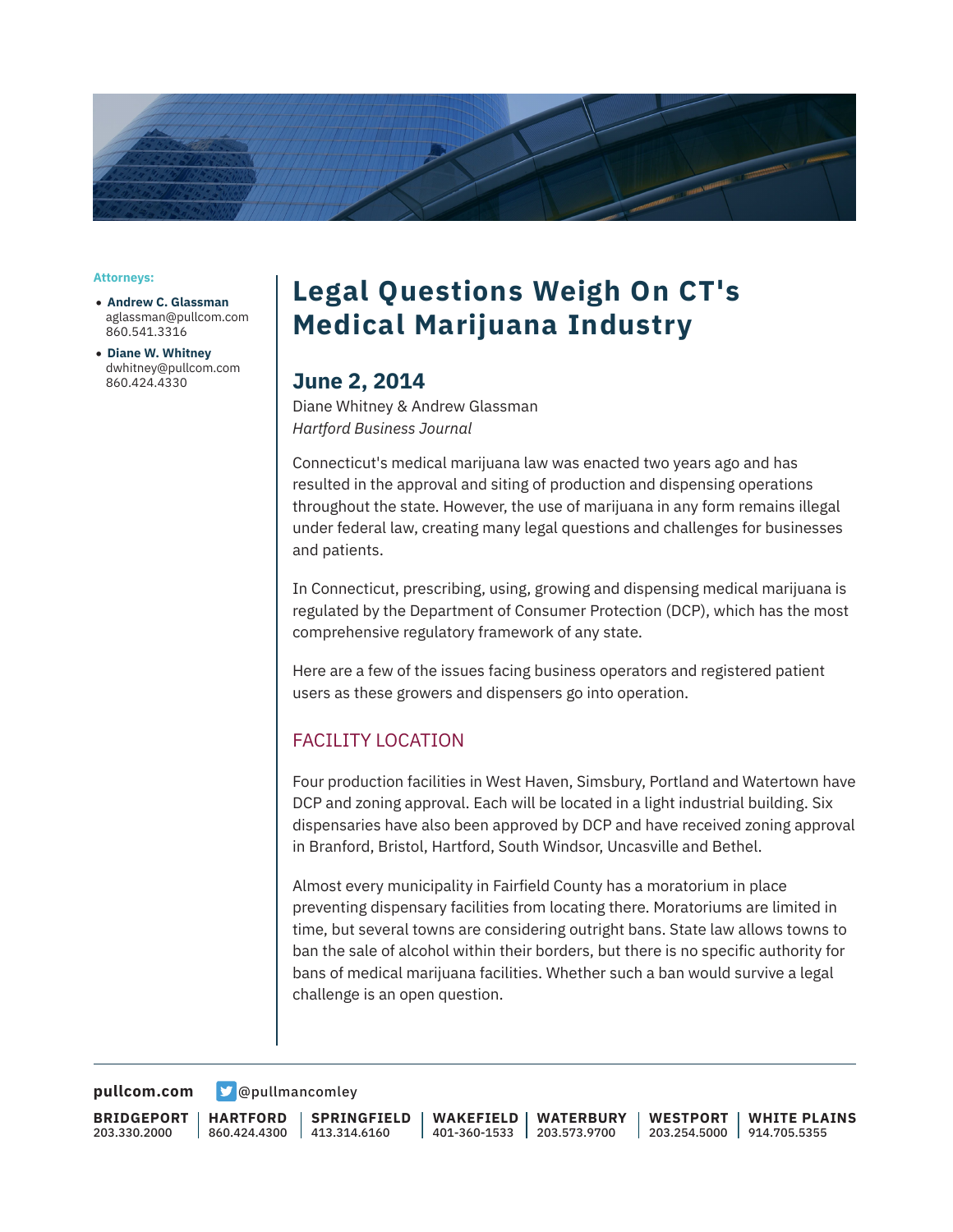# **PULLMAN &COMLEY**

## Legal Questions Weigh On CT's Medical Marijuana Industry

Some municipalities consider medical marijuana dispensary facilities to be the same as retail pharmacies, and will allow them to be located in central business districts, respecting the state's desire to give them legitimate use status and making them easily accessible by patients.

#### MEDICAL MARIJUANA BUSINESS ISSUES

Though legal in Connecticut, the classification of marijuana trade activity as a felony under federal law creates obvious concerns for business owners and patients. Normal business requirements such as signing leases, arranging for financing, and setting up bank accounts are not easily accomplished because participation by landlords, banks and service providers can be considered illegal under federal law.

However, a recent U.S. Department of Justice memorandum and guidance put out by the U.S. Treasury suggests that use of medical marijuana under strict state regulations would not be a priority for federal enforcement. This guidance provides comfort, but there are still landlords reluctant to lease to a marijuana facility. Landlords fear forfeiture under federal law and grow facilities' needs for unusually heavy electricity and water use.

Landlords for dispensary facilities must be willing to accommodate special security measures dictated by the regulations and the internal construction necessary to put them into effect. Some landlords of multipletenant buildings are concerned about how other tenants will react to sharing space with a tenant engaged in activity prohibited under federal law.

Routine banking activities also pose challenges for the industry. Very few banks, particularly federally regulated banks, are willing to conduct business with medical marijuana facilities. The Colorado legislature, recognizing this problem, has approved banking system reforms for the industry, which are awaiting final approval and a single, albeit major Washington State credit union has announced that it will do business with recreational marijuana distributors. Neither plan, however, includes the use of credit or debit cards, which presents a myriad of problems for dispensary operators, which are forced to function as all-cash businesses.

In Connecticut, growers and dispensers grapple with putting systems in place to avoid the obvious security risks associated with growing a valuable crop and dealing with an all-cash business.

#### PATIENT-EMPLOYER ISSUES

Other issues involve the use of marijuana by registered patients who are prohibited from using the drug by an employer, or because of federal or state mandated safety programs. Registered patients who use medical marijuana for a legitimate illness, but fail a required drug test are subject to termination based on violations of federal law.